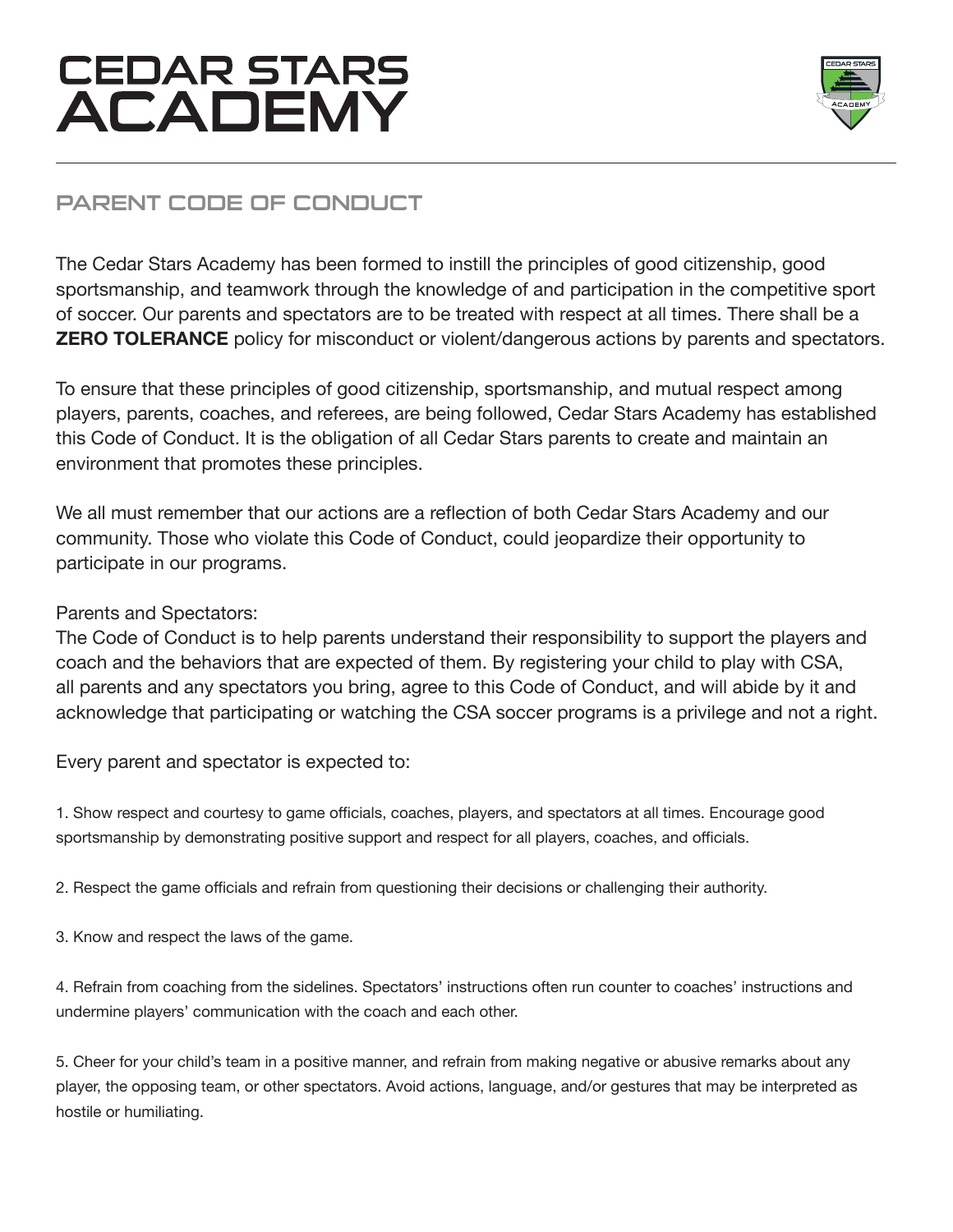

### PARENT CODE OF CONDUCT

6. Treat players, parents, opponents, coaches, and officials with respect.

7. Pick up your child on-time from games and practices.

8. CSA coaching style is a long-term strategy to develop players to play in all positions.

9. Playing time and position depends on the game and coaches will treat players fair in this regard. Also, players do not get invited to all games.

10. All players should arrive 10 minutes prior to practice and 45 minutes prior to start of game time. Please reply to messages regarding practice and games immediately, if your child cannot attend.

11. All players once they arrive at training or games, shall meet with their coach and teammates, at an area away from all parents, to begin game or training preparations.

12. All questions regarding practice times, locations, game schedule, etc. should be answered by the office at 201-939-0651 or please email memberevents@cedarstars.com. This is to avoid any conflicts in information.

13. In the event your child is unable to attend a practice, please send an email to: attendance@cedarstars.com stating the reason. Also, include the practice date, the name of your child, and the team name.

14. All parents are required not to be involved with any other parents or players in any negative way prior, during or after any game or practice. If a parent or player experiences such behavior from other parents or players,CSA advises not to react and to let the management settle such disputes.

15. It is important for players to keep a balanced diet at all times. Athletes have fewer problems with cramping and fatigue if they eat a dense meal 3-5 hours before a game. A dense meal should consist of carbs and protein (pasta, meat, and vegetables). This meal should not include large amounts of sugar (candy or soda). If a player needs to eat directly before a game or practice, this meal should be very light. Before, during, and after the game or practice, players must stay properly hydrated, because vital fluid is lost through sweating. After practice or a game, it is advised that players eat a snack or meal that includes carbs (fruit, crackers, or energy bars). Parents please help maintain your child's nutritional habits so they can stay healthy and focused.

16. Parents are not permitted to give gifts to coaches for any reason. Coaches are asked to decline gracefully, stating it is against company policy.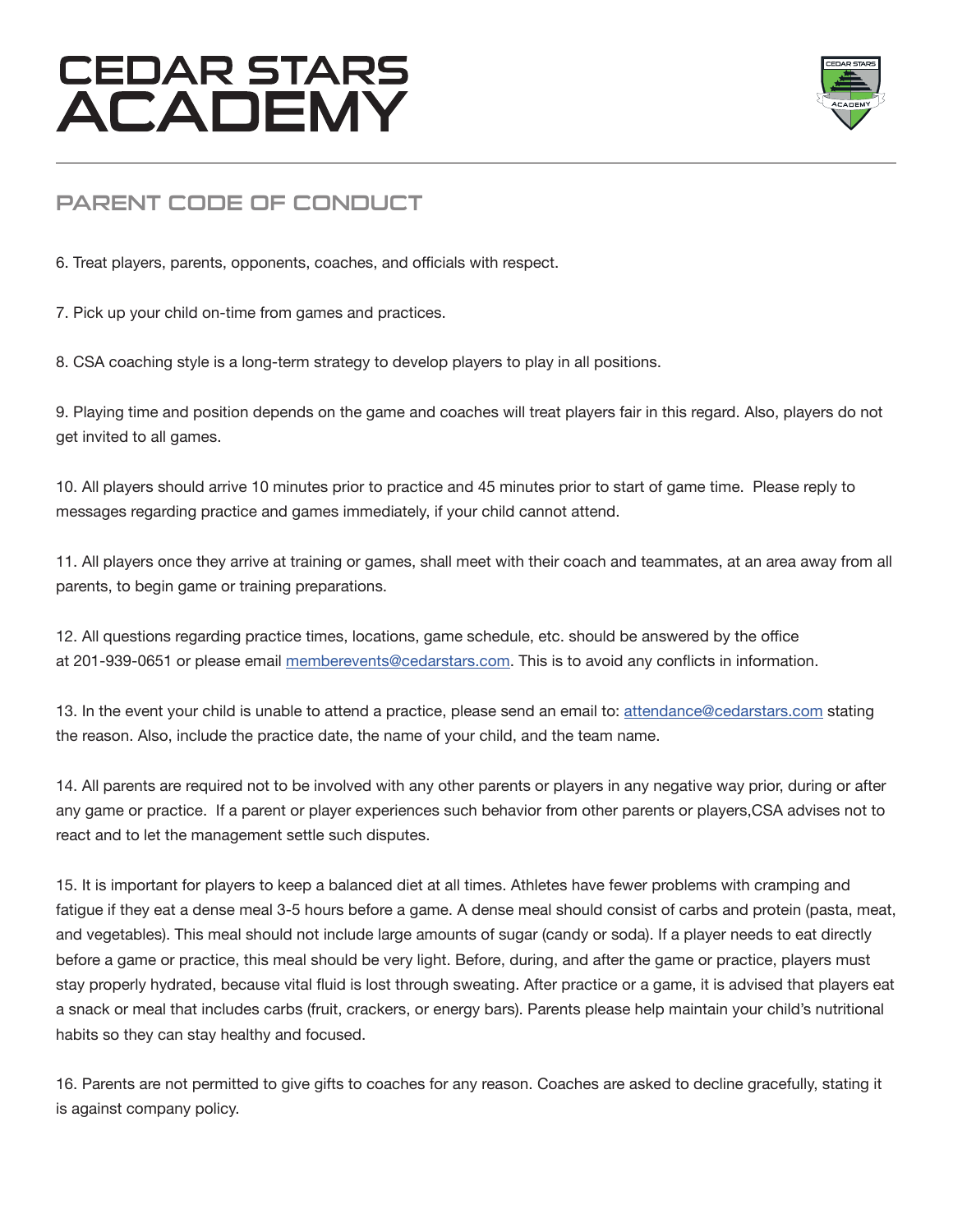

### PARENT CODE OF CONDUCT

17. Parents are not permitted to have coolers at the field. If the field does not have stadium seating or bleachers, please stand or put your chair well behind all touch-lines/sidelines so not to interfere with referees, players, and coaches.

18. Parents must advise CSA Management of all of their child's non-CSA activities such as other sports practices and games, school activities, etc. Dual carding is not permitted at the club, inter-transfer between clubs locations in season is also not permitted.

19. Parents are kindly required to assist coaches with light help such as: help with the flags and game setup.

20. Parents are kindly required to assist with Hi-Pod to help with taping the teams' games. Training preferred when dealing with our video equipment.

21. Parents can celebrate a player's birthday during a scheduled practice. The parents must follow the facility's rules. It will not be considered a CSA event. The coordination will be between parents not through the office. If at the Capelli Sport Center it has to be pre-discussed with management. This is limited to non-turf areas with no distractions of others activities.

22. The player's head coach has the right after the evaluation and during the process of the season to move that player to a different team if needed. We want all CSA players to be on a team that is fit to that player's level and the academy's standard.

23. Cedar Stars Academy has policies in place for team traveling to events and games. When participating in tournaments, showcases and events, players may be required to travel, eat, and room together, separate from families. These policies are in place to promote team comradery and provide coaches and players every opportunity to train and focus on the development of the team and individuals. We ask all our parents to understand and respect this policy.

24. It is Cedar Stars Academy's policy not to discuss any information on a specific current or former player with any individual that is not a member of the Cedar Stars Academy Staff or that specific player's family. Any request by a non-Cedar Stars Academy Staff member will be met with a reminder of the above policy. This policy does include communication with Cedar Stars Academy coaches, whom will also not discussion the details of a specific current or former player.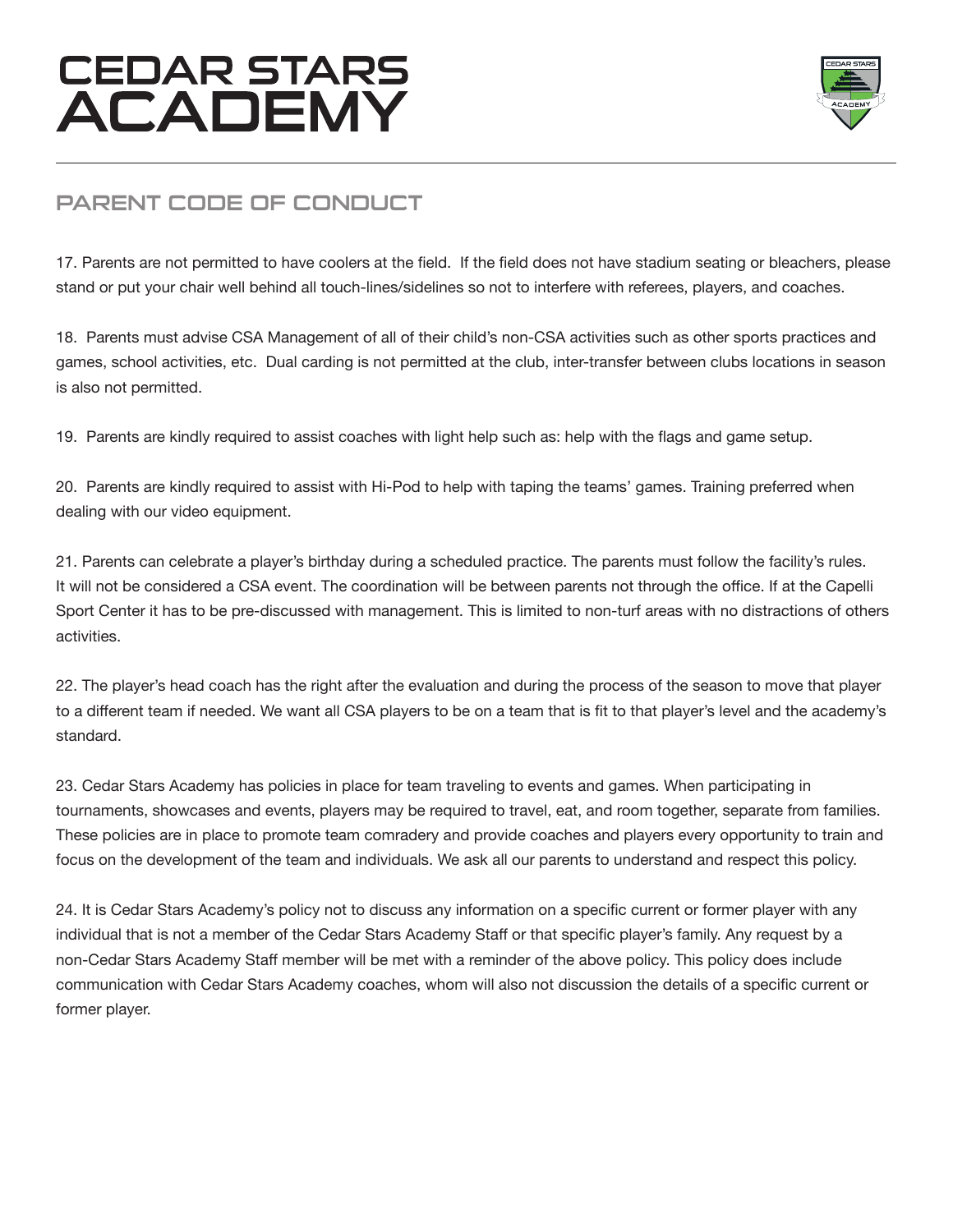

## PARENT CODE OF CONDUCT

Parents have to refrain from coaching or refereeing from the sidelines. Shouting from the sidelines might give inappropriate advice at the wrong time. The coach should be the only guidance of your child; you need to stay away from the sidelines. We are not expecting you to openly question the coach's ability and capability. We will be very glad to address any concerns of yours through the appropriate channel and definitely not openly, on the fields, and in front of the players especially.

Any improper behavior at a game or a practice, may result in a parent/spectator being asked to leave the field by the referee or a club official, so the coach does not receive any yellow or red cards. Coaching is done by the coaches during the game. Giving instructions to your child during the game will add distractions to all.

Speaking to the coaches before, during or after the game or practice is forbidden. Our job is to coach and you have to trust that we do our best to maintain a positive environment for you and your kids.

All comments and concerns regarding Cedar Stars Academy should be directed to our corporate office. Please send all complaints or concerns by emailing: comments@cedarstars.com calling the office at 201-939-0651, or via a written complaint provided to management.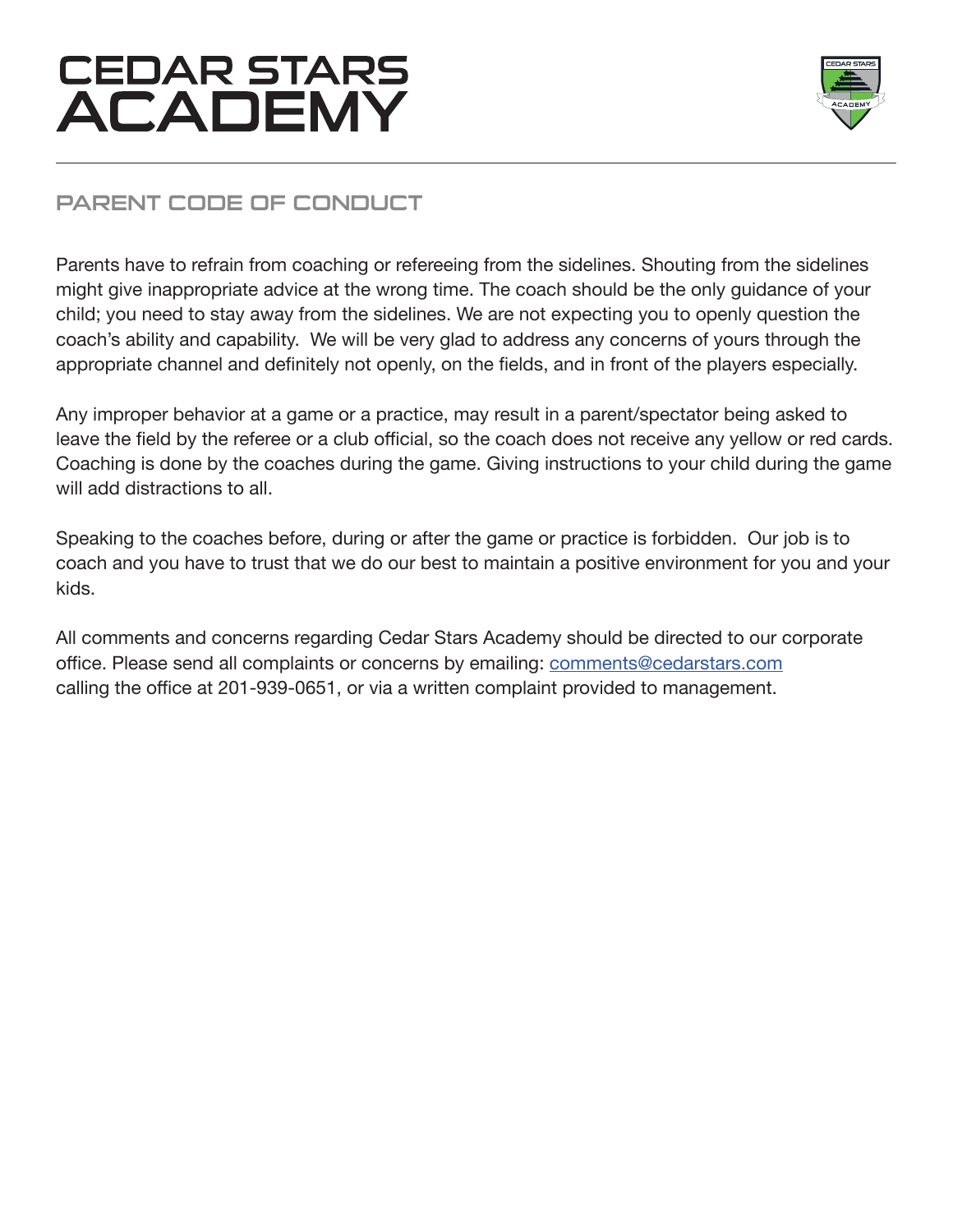

### PARENT CODE OF CONDUCT

#### **SOCIAL MEDIA**

Tag and Follow Cedar Stars Academy and our sponsor, Capelli Sport, on any platform you are currently a member:

Twitter: Cedar Stars Academy (@CedarStarsFC)/ Capelli Sport (@CapelliSport)

Instagram: Cedar Stars Academy (@Cedarstarsacademy)/ Capelli Sport (@Capelli Sport)

Facebook: "Cedar Stars Academy"/ "Capelli Sport"

Should you attend a game, please submit photos to: pics@cedarstars.com with division and team name in the subject.

Should you be traveling with the team to a showcase or tournament, please do not post the location of where you are staying, or any photos from inside the private hotel rooms.

Do not use profanity or racial slurs of any kind, whether they include Cedar Stars Academy or not.

Do not talk negatively about any individual player, coaches or parents on another team or about an opposing club in general.

Do not talk negatively about officials, event organizations or leagues.

Do not talk negatively about Cedar Stars Academy or any of its coaches, administrators, players, other parents or staff.

When commenting or sharing a post made by or about Cedar Stars Academy, please do not include the use of any profanity or racial slurs.

Be encouraged to post any positive Cedar Stars related pictures using hashtag #csaforevergreen and tagging Cedar Stars Academy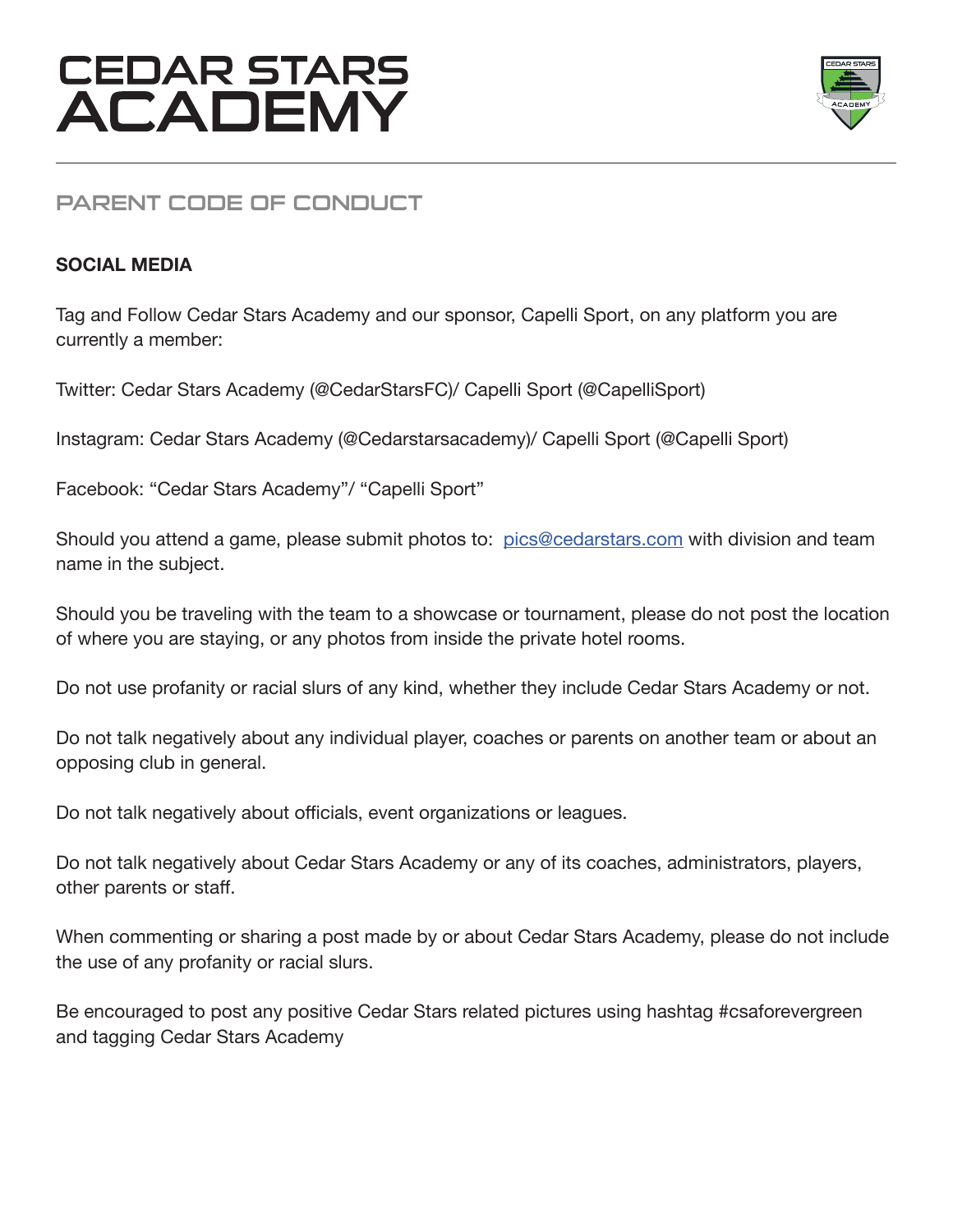

## PARENT CODE OF CONDUCT

#### **ENFORCEMENT**

Any parent/guardian or spectator violating this Code of Conduct, may face disciplinary action up to and including a permanent ban from all CSA activities. All violations of this Code of Conduct shall be reported to the CSA Management.

Any violations of this Code of Conduct may result in immediate action up to and including immediate removal/suspension from ALL CSA activities by the CSA President until the CSA Disciplinary Committee can meet. All disciplinary cases will be handled via the disciplinary procedures established by CSA.

#### **ANTI-BULLYING**

Cedar Stars Academy is committed to providing all players a healthy and safe environment. Cedar Stars Academy will ensure that procedures exist to allow complaints of bullying to be dealt with and resolved in a timely manner. Bullying is a very serious issue and Cedar Stars Academy is committed to the elimination of all forms of bullying.

Bullying is defined as: "Unwanted, aggressive behavior among children or adults that involve a real or perceived power imbalance. The behavior is repeated, or has the potential to be repeated, over time." ( HYPERLINK "http://www.stopybullying.gov" www.stopybullying.gov)

Types of Bullying:

- 1. Verbal bullying involves saying or writing mean or threatening things.
- 2. Social bullying, sometimes referred to as relational bullying, involves hurting someone's reputation or relationships.
- 3. Physical bullying involves hurting a person's body or possessions.

If a player is caught bullying another player, he/she will be immediately terminated from the Academy.

Parents Please Note: All players are required to try-out at the end of each Spring in order to be evaluated and accepted for the following season. Player must improve his/her skills and techniques, have perfect attendance, and show his/her best behavior in order to pass the try-out evaluation, and secure his/her place in the Academy for the next season.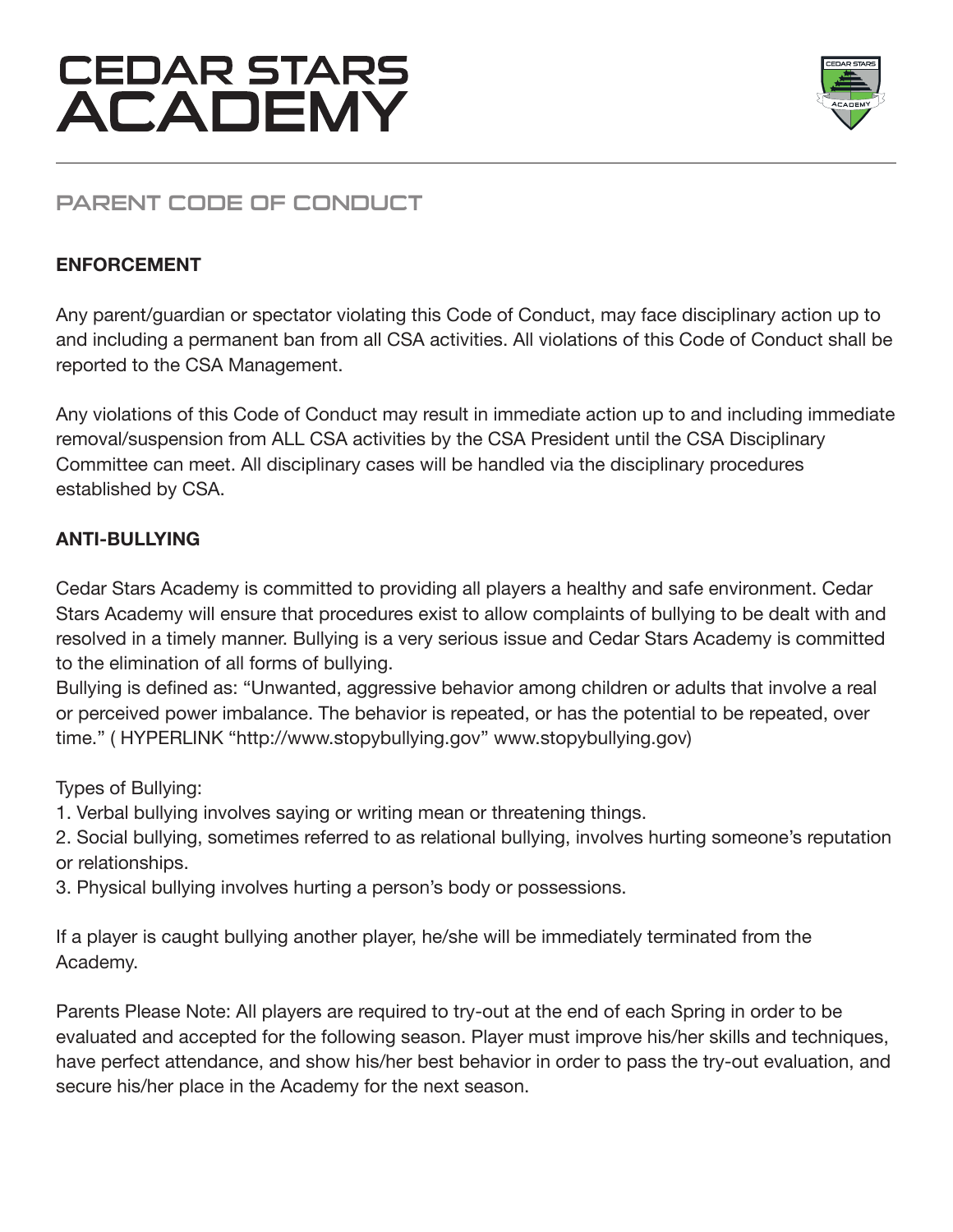



### PARENT CODE OF CONDUCT

#### **PHOTOS/VIDEOS**

Cedar Stars Academy ("CSA") and Capelli Sport ("CS"), have the absolute right and permission to use your child's likeness in a photograph, video, broadcast, publish or copyright and use pictures/videos of your child (that are taken during CSA events such as practices, games, camps, celebrations…) in which he or she may be included in whole or in part, composite or retouched in character or form, without payment or any other consideration.

Please understand that these photographs and videos will become the property of CSA and CS and will not be returned. Also, the photographs and videos may be used without any consent or authorization.

Cedar Stars Academy and Capelli Sport will never publish any of the following information:

- last name in connection with any image (unless something with last name such as a newspaper article or YouTube video has already been published by others and CSA only shares it on one of its sites or other publications)
- address of player
- telephone number